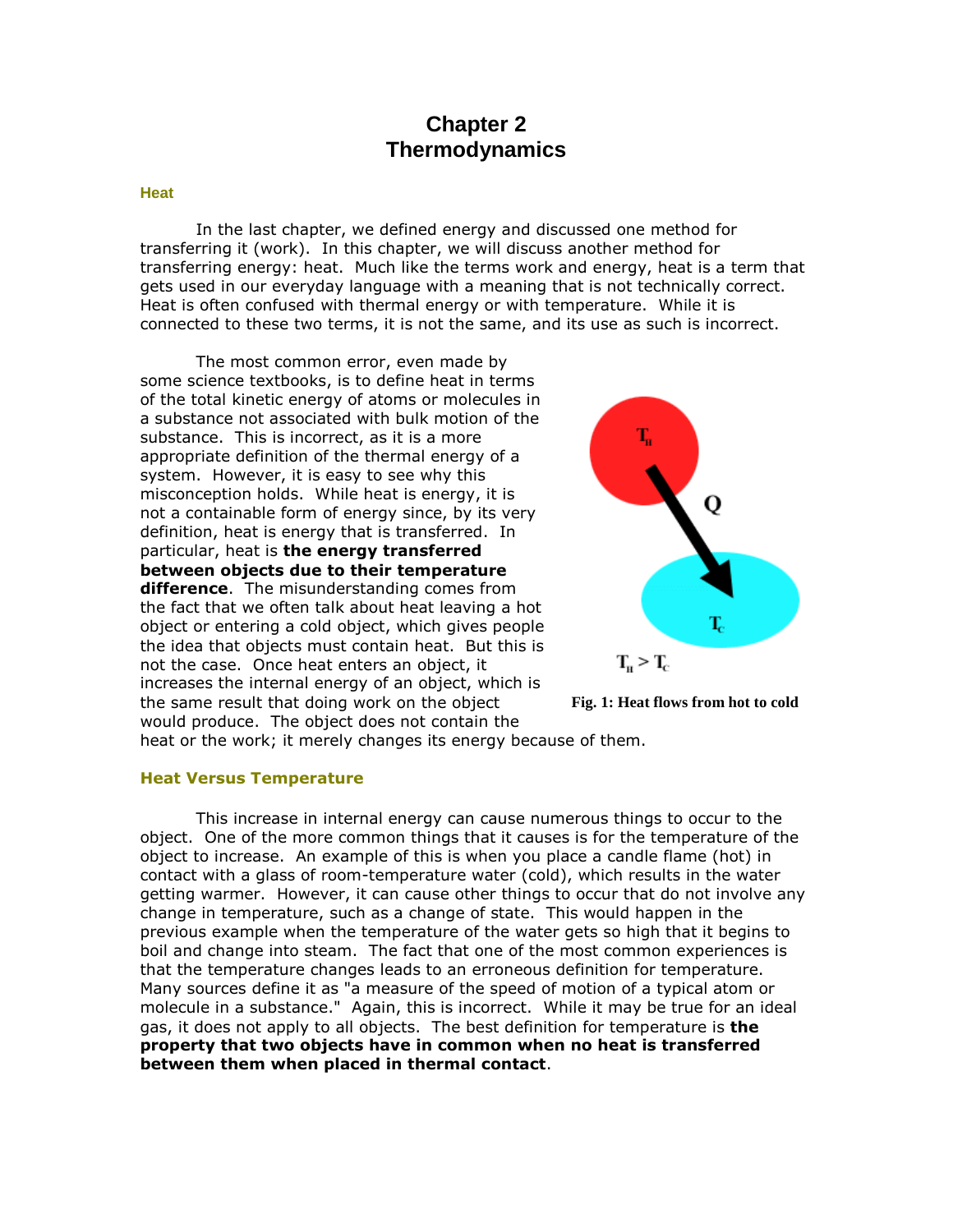The observant reader is going to note a certain circuitousness about these definitions for heat and temperature, as the definition of one depends on the other. These are the only definitions that truly make sense, though. The best way to illustrate this is to examine what happens when you measure the temperature of a glass of water with a mercury or alcohol thermometer. Upon entering the water, the thermometer does not instantly register the correct temperature. Instead, it takes several seconds for the liquid in the thermometer to settle to the correct reading. During this time, heat is being exchanged between the water and the liquid in the thermometer. As it does so, the temperature of the liquid in the thermometer changes, becoming closer to that of the water. This change in temperature of the alcohol or mercury results in its volume changing, which is what changes the level of the fluid in the thermometer. Once the temperature of the fluid has reached that of the water in the glass, heat stops being transferred between them, and the volume of the fluid stops changing.

Thus, the thermometer is not measuring the average speed of the molecules in the water. The only thing that is being measured is the volume of the liquid in the thermometer. Somebody (or some machine) calibrated the volume of the fluid in the thermometer to a temperature scale that is painted onto its side. Because of this, we are able to read a value for the temperature by merely measuring the height of the liquid in the thermometer. The temperature that we read, though, only tells us which way that heat will flow if the object is put into thermal contact with another object; it does not measure the energy of the substance.

#### **Temperature Scales**

The scale that is painted on the side of the thermometer depends upon how it was calibrated and what is the purpose of the thermometer. If you have been through the U.S. K-12 educational system, you know that we in the sciences always talk about the metric system and why it is a better system than the one that is currently used in our country, the English units. Let's face it: if the English units were good, then why did the British abandon them for the metric system? The metric system is superior because it is so easy to convert between units of different size, such as meters and kilometers (1 kilometer is 1,000 meters). Converting in the English system is a nightmare, as anyone who has ever had to convert from inches to miles knows (1 mile is 5,280 feet, one foot is 12 inches).

The problem is that this idea of "better" is only true when there are different sized units for a particular measurement, such as distance (meters/kilometers versus yards/miles) or weight (newtons/kilonewtons versus ounces/pounds). It is not better when there is only one unit for a particular measurement (As an aside, when are we going to get metric time? What is it with all of this "24 hours to a day, 60 minutes in an hour,…" stuff? Where is my metric day?) This is true in the case of temperature, although you might not realize it.

You have probably been led to believe that the Celsius scale of temperature is superior to Fahrenheit. The Celsius scale is based upon 0 degree being the point at which pure water at standard pressure freezes and 100 degrees being the point at which pure water at standard pressure boils. By implication, the Fahrenheit scale is not as good, since these two situations (freezing and boiling water) are denoted as 32 and 212 degrees in the Fahrenheit scale, which are much harder to memorize. Given this, one has to wonder just how insane Fahrenheit had to be in order to base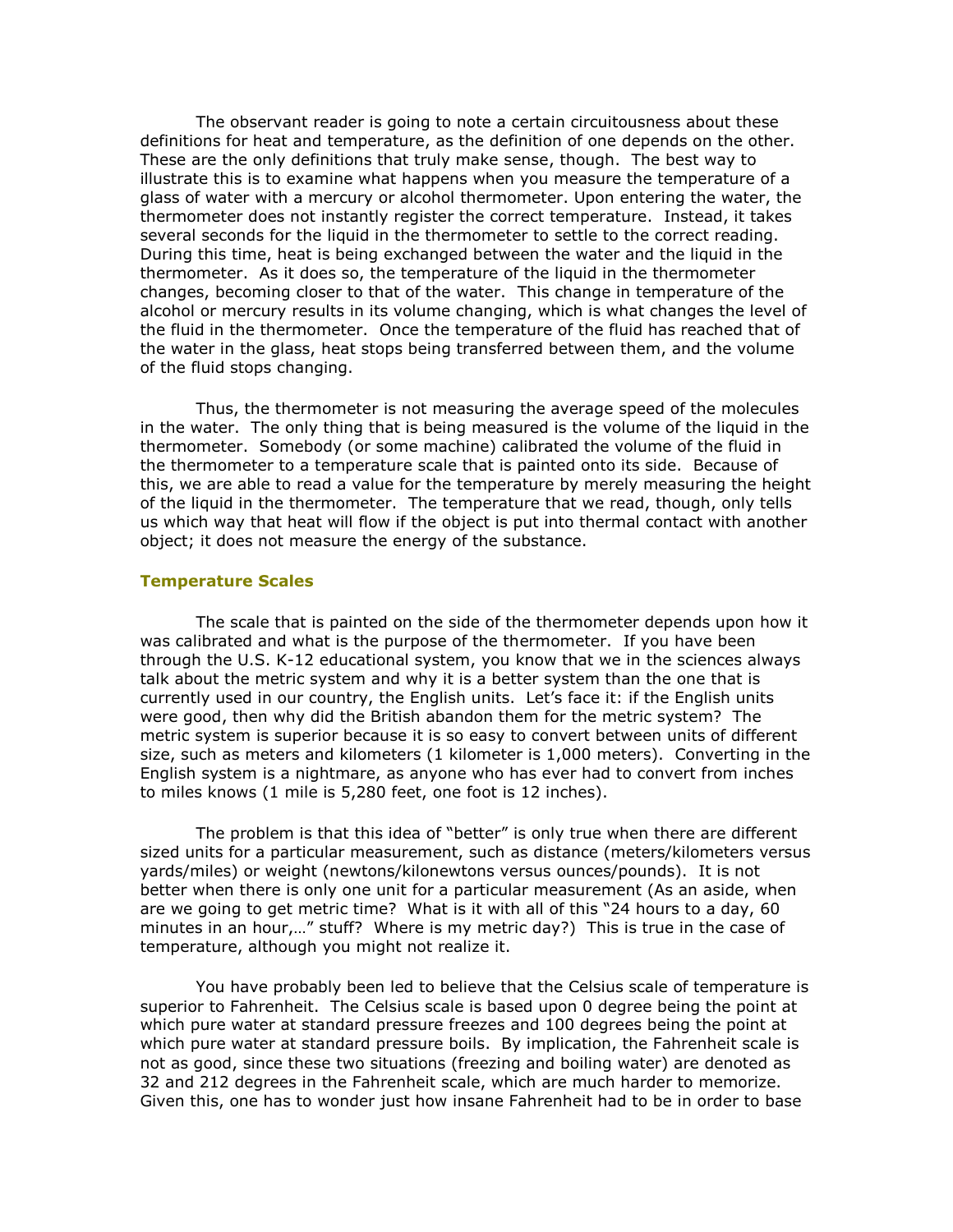his scale in such a manner. Really, who would choose a starting point of 32 for their scale?

History does not show that Fahrenheit was mentally deranged or impaired. Instead, he based his scale on other standards which were and are harder to repeat. His scale starts at 0 degrees, but instead of being the point at which pure water freezes, it is the point at which the saltiest water freezes. This starting point makes a tremendous amount of sense if you are involved in traveling the ocean, as England was in the early 1700's. If the temperature is 0 degrees in the Fahrenheit scale for an extended period of time, then you can expect to see ice forming on the ocean, which means that your ships will not be able to get out of harbor. If you use the Celsius scale, you are going to have to remember where this point is.

Far from being inferior, one could make the case that the Fahrenheit scale is superior to Celsius as one degree of temperature change in the Fahrenheit scale is smaller than that on the Celsius scale. This means that the Fahrenheit scale has greater resolution than the Celsius scale. However, one could also make the claim that a third scale, the Kelvin scale, is superior to both of these since it starts at absolute zero. This means that there is no such thing as negative temperatures on the Kelvin scale, which is good for use in equations.

The fact is that inferior or superior is merely a value judgment and holds little sway in science. We use all three depending upon which is most expedient and makes most sense for the application. When we are measuring things in our homes in the U.S., we will use the Fahrenheit scale. When we are measuring energy changes due to heat exchanges, we will use the Celsius scale. When we are discussing energy changes due to electromagnetic radiation, we will use the Kelvin scale. This will not be a problem, as we will not ask you to convert between the scales.

#### **Calorimetry**

As we stated earlier, when heat enters or leaves a substance, it can cause the temperature to change. The amount of the temperature change is determined by the calorimetry equation

$$
Q = m c \Delta T
$$

#### Q = m c T **(Equn. 2.1)**

where Q is the amount of heat leaving or entering the substance, m is the mass of the substance, c is the **specific heat** of the substance, and  $\Delta T$  is the temperature difference experienced by the substance. The specific heat of the substance is a constant that is determined by the substance and its state of matter. For example, the specific heat of water is 1 calorie per gram per degree Celsius (1 cal/(gm  $^{\circ}$ C)). Another way of stating this is that it requires 1 calorie of energy to raise the

temperature of 1 gram of water  $1^{\circ}$ C (Note: this calorie is not the food calorie that is listed on every box of processed food in the U.S. There are 1,000 calories to a food calorie). Table 1 has a list

| <b>Specific Heat</b><br>$\left(\text{cal/gm K}\right)$ | <b>Heat of Fusion</b><br>(cal/gm) | <b>Heat of Vaporization</b><br>(cal/gm) |
|--------------------------------------------------------|-----------------------------------|-----------------------------------------|
| 1.00                                                   | 79.7                              | 540                                     |
| .475                                                   |                                   | 540                                     |
| .108                                                   | 63.7                              |                                         |
| .295                                                   | 27.4                              | 944                                     |
| .215                                                   | 94.5                              | $-1$                                    |
|                                                        |                                   |                                         |

**Table 1: Specific and latent heats (***Source: CRC, 63rd Edition***)**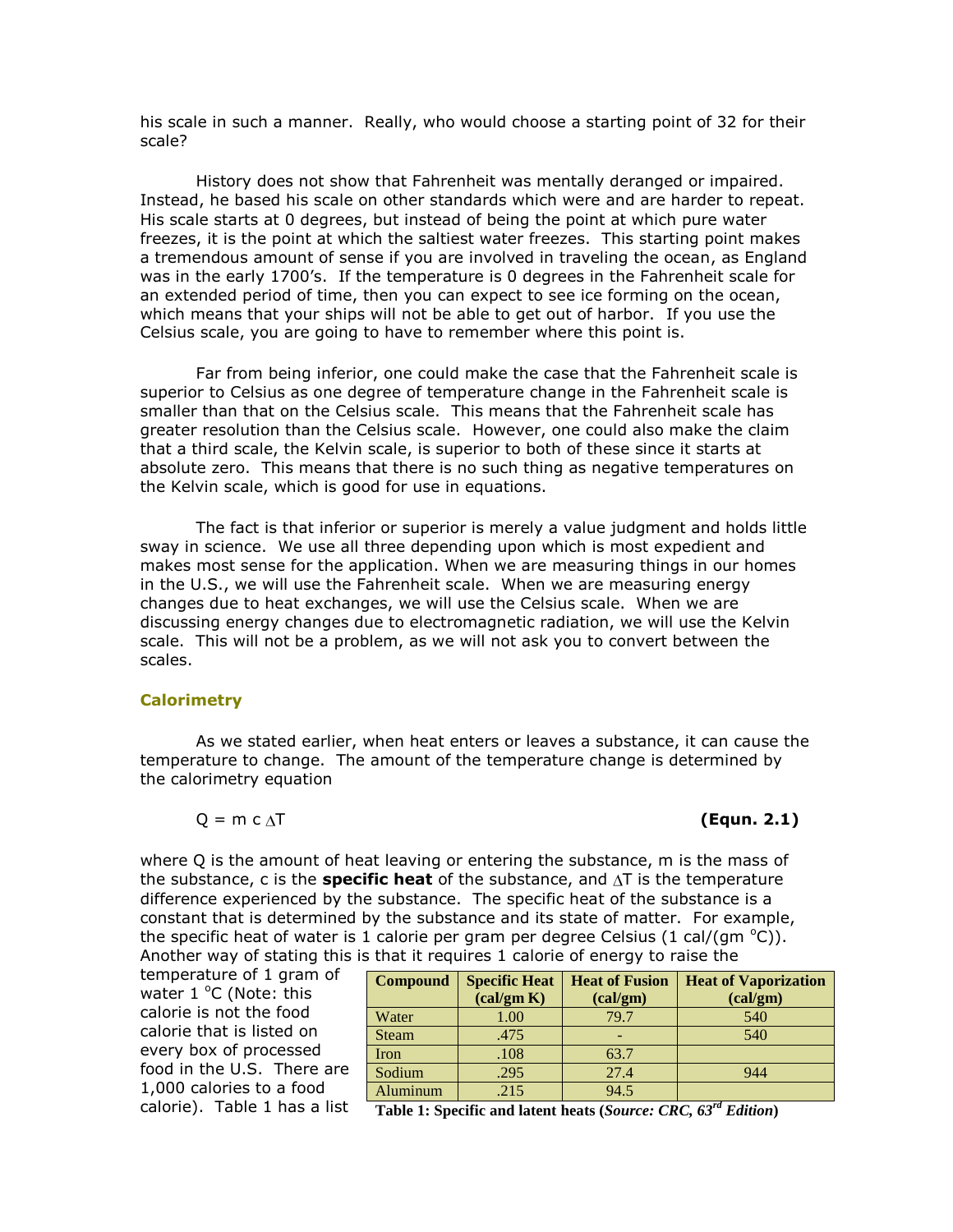of some common substances and their specific heats.

As a convention, heat entering a substance is taken to be positive, which will result in a positive value for  $\Delta T$ . If heat is leaving a substance, Q is negative, as is the  $\Delta T$  that will result from the equation. This convention makes sense, since an increase in energy in the substance will usually result in the molecules in the substance moving faster, which will correspond to an increase in temperature.

This is true except when a change of state in the substance occurs. When this happens, the energy entering the substance is used to break intermolecular bonds and not to increase the kinetic energy of the molecules. In other words, this heat goes toward increasing the potential energy of the molecules in the substance instead of the kinetic energy. When a substance reaches a temperature at which a change of state will occur, then the temperature of the substance stops changing until an amount of energy is exchanged to complete the change. The amount of energy required for the change is given by the formula

Q = m L **(Equn. 2.2)**

where L is either the latent heat of vaporization or the latent heat of fusion, depending upon whether it is at the gas-liquid interface or the liquid-solid interface (Table 1).

To illustrate both of these equations, let us look at an example. Suppose a 700-gram pot of water needs to go from 20  $^{\circ}$ C to 105  $^{\circ}$ C. As heat is added to the substance, its temperature will increase until it reaches 100  $^{\circ}$ C. At this point, the temperature will stop increasing, as all heat added will go toward vaporizing the water. After all of the water vaporizes, the temperature will once again increase until it reaches  $105 \degree C$ . In these three stages, the amount of heat that enters the water is

 $Q_1$  = (700 gm) (1 cal/gm<sup>o</sup>C) (80 <sup>o</sup>C) = 56,000 cal  $Q_2$  = (700 gm) (540 cal/gm) = 378,000 cal  $Q_3 = (700 \text{ gm})$  (.475 cal/gm<sup>o</sup>C) (5 <sup>o</sup>C) = 1,663 cal

for a total of 435,663 calories.

#### **Energy Transfers and the First Law of Thermodynamics**

While we have been discussing energy transfers, we have yet to discuss if there are any limits to how energy transfers take place. In the 1800's, scientists found, empirically, that rules do exist that limit energy transfers. The first of these rules is called the First Law of Thermodynamics. This law is usually stated as, "Energy can neither be created nor destroyed; it can only be transferred from one form to another." This can lead to the re-titling of this law as the Conservation of Energy Principle since it says that energy must be conserved. However, this is not technically correct, as the Conservation of Energy Principle is a very limited case of the First Law when the energy within a system is kept constant, i.e. the system does not exchange energy with its surroundings. The First Law applies to all systems, even those exchanging energy with their surroundings.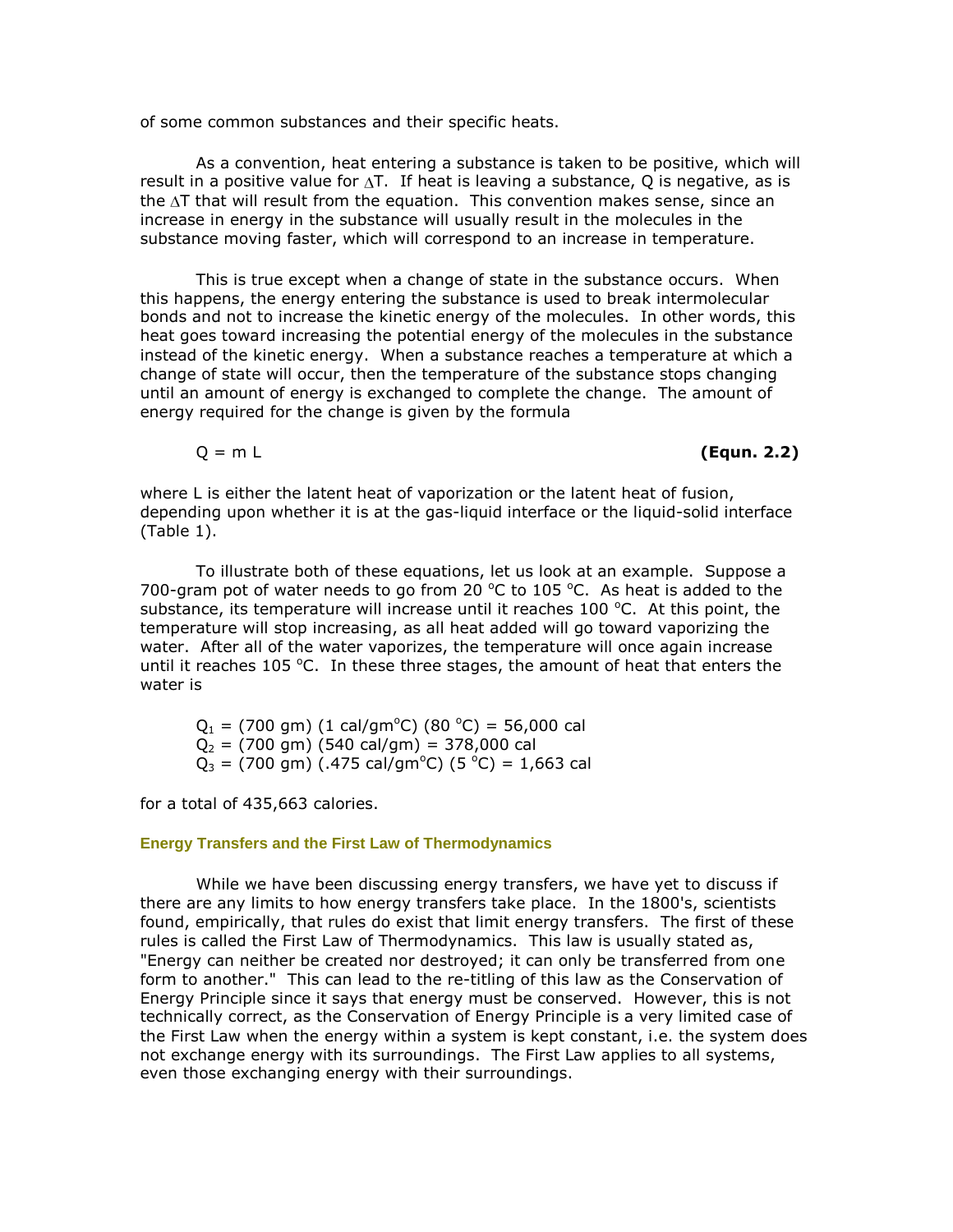This statement of the First Law does not say anything about how energy can be transferred, though. It turns out that there are only two ways. This was discovered in 1850 by the English scientist James Joule, who found that heat and work are equivalent methods for changing the energy of an object. In his experimental work, Joule was able to show that he could increase the thermal energy of a pot of water by either placing it over a flame (adding heat), or by stirring it with a paddle (doing work). Using this, we can re-write the First Law mathematically as

$$
\Delta E = W + Q \tag{Equn. 2.3}
$$

where  $\Delta E$  is the change in the energy of an object, W is the work done on the object, and Q is the heat added to an object. In laymen's terms, this means that the only way to change the energy of an object is to either do work on it or add heat to it (it should be noted that having the object do work on its surroundings, or allowing the object to give off heat, are equivalent to having negative values for W or Q). For his work in this area, the SI unit of energy is called a joule  $(1 \text{ J} = 1 \text{ kg m}^2/\text{sec}^2)$ .

As an example, suppose that a person compresses a balloon filled with air while putting the balloon in a warmer room. In order to compress the balloon, a force through a distance is applied, which means that work is done on the gas in the balloon. By putting the balloon in a warmer room, the gas is being heated. If the total amount of work done is equal to 200 J and 300 J of heat enter the balloon, then the First Law states that the energy change in the balloon is

$$
\Delta E = W + Q = 200 \text{ J} + 300 \text{ J} = 500 \text{ J}
$$

If we had placed the balloon in a colder room, then heat would have left the air in the balloon, which would decrease the energy of the air. In that case, we would subtract the heat from the work done.

#### **Conduction**

As you can see from the example, understanding how heat can be transferred is very important to understanding the energy in a substance. Heat can be transferred in one of three ways: conduction, convection, and radiation. All that is required is that there be a temperature difference between two objects. In many situations, heat will flow by a combination of all three of these. The importance of one to the overall flow varies depending upon the situation under consideration. Between the Sun and Earth, radiation is most important, as the virtual vacuum of space limits conduction and convection. In a well-sealed home, conduction will usually be the most important, followed quickly by convection. As we previously stated in last chapter, homeowners, on average, spend almost 50% of their energy budget for heating and cooling. This means that understanding and finding ways to control heat flow can be very cost effective.



**Fig. 2: Conduction, single layer**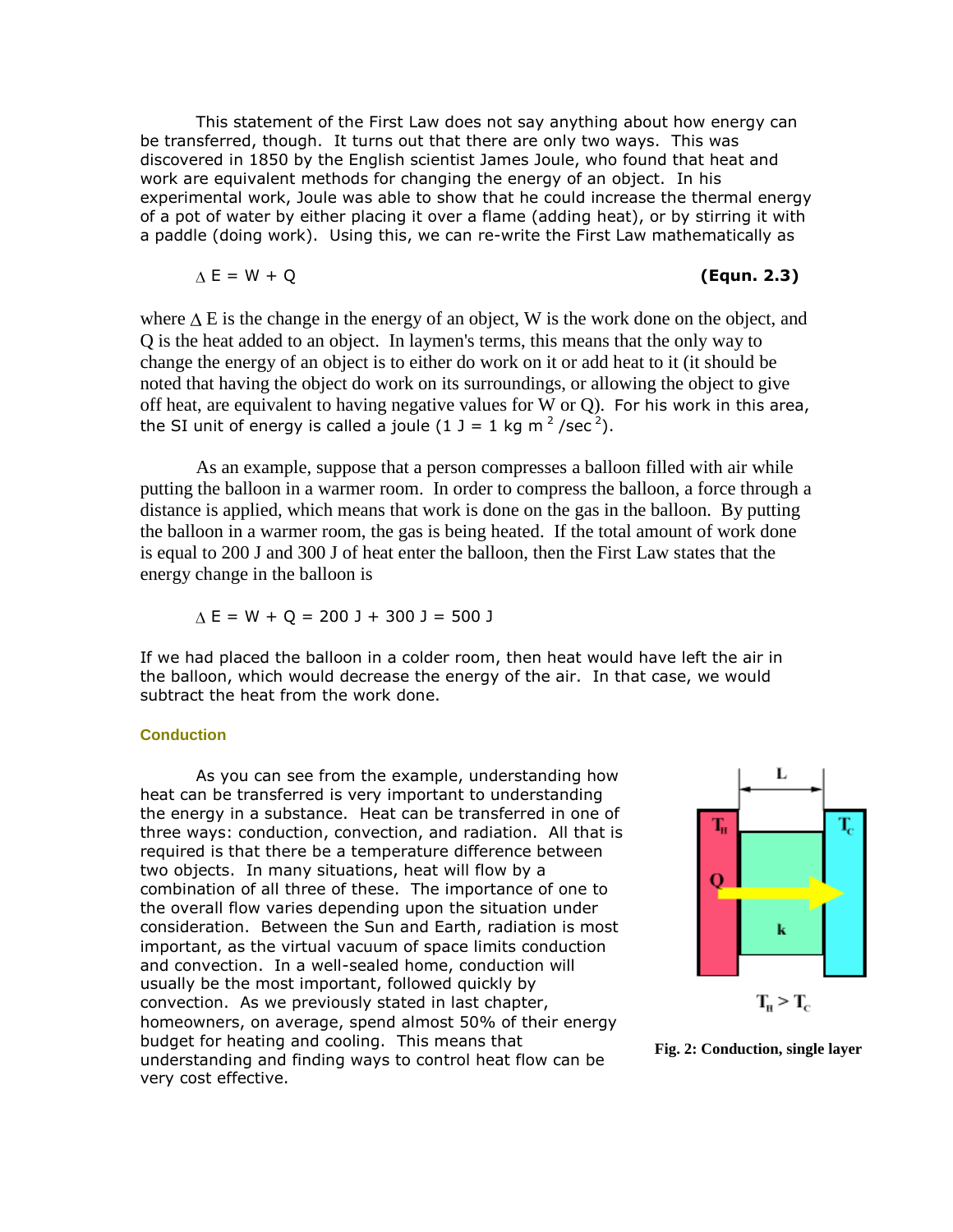Conduction occurs when two regions of different temperature are put into direct contact, but are not allowed to mix. As an example, the inside temperature of a home in the winter is hotter than the exterior temperature if the home is being heated. The walls, doors, and windows are all conducting heat to the outside since they are in direct contact with both reservoirs of air. The exchange takes place as air molecules in the warm air collide with the particle making up the walls. These air molecules give some of their kinetic energy to the particles in the wall, which causes them to move faster. The particles then collide with their nearest neighbors, which transmits the energy deeper into the wall. Eventually, the particles on the other side of the wall receive this energy delivered by collisions and spread it to the air molecules in the cool air outside. Through all of these collisions, heat has flowed from the warm interior to the cool exterior.

The rate at which heat gets transferred (see Figure 2) depends upon (1) the thickness of the material L, (2) the thermal conductivity k (this depends on the composition of the material), (3) surface area of the material A, and 4) the temperature difference between the reservoirs. If you understand the description above, this makes sense. If the wall is thicker, then it will take longer for the energy to get from one side to the other. If there is more surface area, then there are more collisions and paths for the heat to flow, which will increase the rate of heat flow. If the temperature difference is greater, then there will be more energy to flow across the material.

In particular, the rate of heat transfer by conduction is given by

$$
Q/t = A k (T_H-T_C)/L.
$$

#### (Equn. 2.4)

This equation shows that the thicker the material separating the two reservoirs (L larger), the smaller the surface area that is contact (A larger), or the smaller the temperature difference, the slower the rate of heat transfer through the substance, just as we stated above. When it comes to heating and cooling our homes, this is exactly what we will need to strive for in order to reduce our energy bills.

We need to stress that this equation is for the rate of heat transfer and not for the amount of heat transfer. This rate can be very important, especially to heat transfers that are occurring into and out of our bodies. The way that we perceive objects as hot or cold has a lot to do with the rate at which heat is conducted from our skin. For example, consider two chairs that have been sitting in a 70  $\textdegree$ F for several hours. One of the chairs is made of steel, while the other is made of wood. You are asked to sit on one of the chairs while you are wearing short pants. All other things being equal, most people in this situation will choose the wood chair to sit on. The reason given for this choice is usually, "The steel chair is too cold." However, as both chairs have been in the room for a long enough time to come to equilibrium with it, they will both be at the exact same temperature of 70  $\degree$ F. The reason for the differences in the feel of the chairs is that steel has to do with the fact that steel has a much higher thermal conductivity than wood. When you sit on it, it draws heat away from your body much faster than the wooden chair, even though both are at the same temperature. It is this rate of heat transfer that you experience as colder.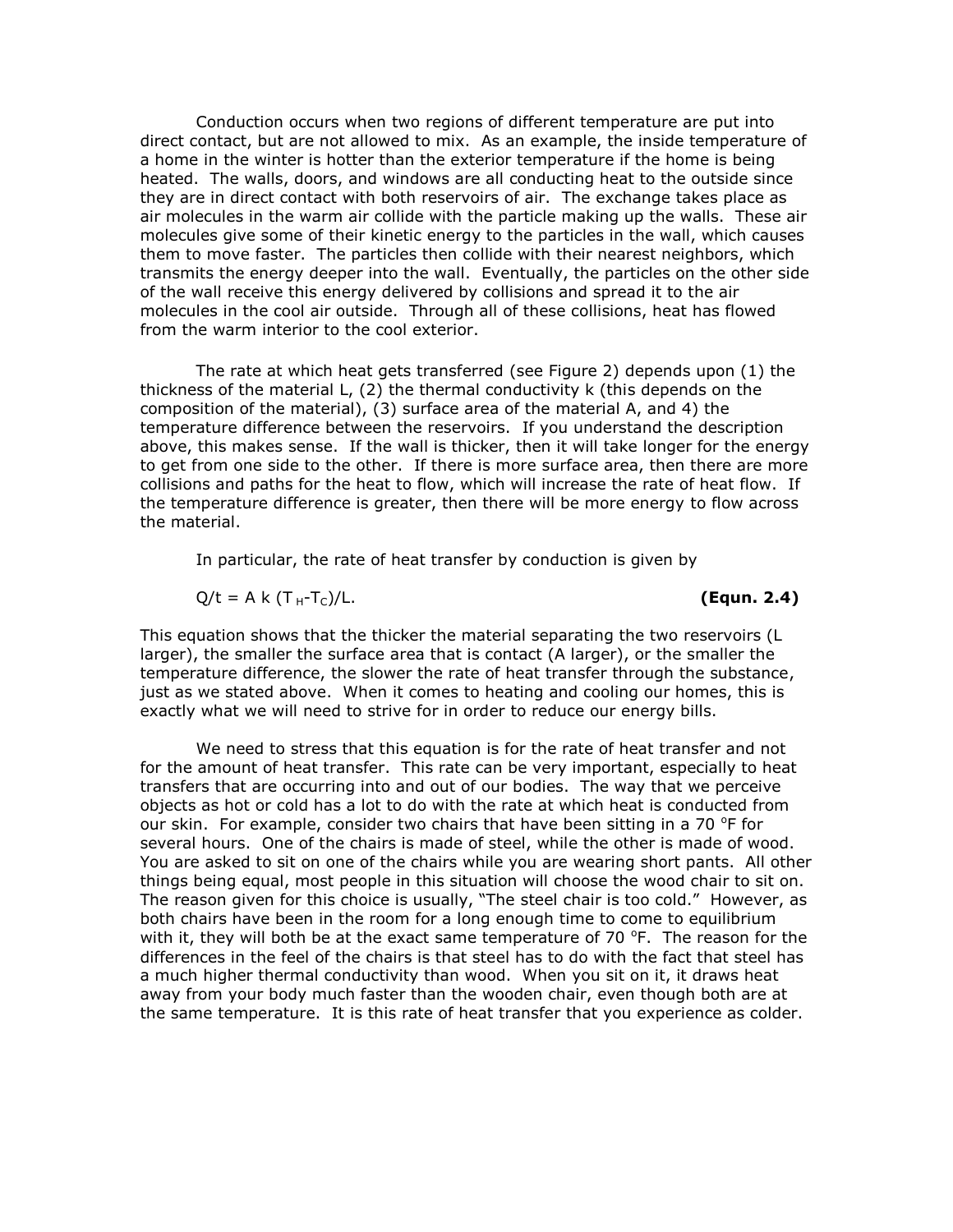As often as not, the material through which heat is being conducted is made up of more than one substance (Figure 3). In our homes, the exterior surfaces are usually comprised of several types of building material. For instance, a wall can be composed of 3 1/2 inches of fiberglass insulation which is covered by 1/2 inches of sheetrock on the inside and plywood and brick on the exterior. When two or more different materials are between the hot and cold reservoirs, the equation on the previous page can become quite messy since there will be various thermal conductivities and thicknesses with which to deal.

The equation is greatly simplified if we consider the **R-value** of objects instead of their thermal conductivity. This is a measure of how well the material resists the flow of heat through it, and it combines the thermal conductivity



$$
T_{\rm H} > T_{\rm c}
$$

**Fig. 3: Conduction, multiple layers**

and thickness into one term (R-value = thickness/thermal conductivity =  $L/k$ ). While the common units for the R-value are ft<sup>2</sup> hr  $\rm{^oF/B}$ tu, these are often not quoted. If you visit any hardware store, you are likely to just see the R-value of a substance to just be quoted as a number, as in "Fiberglass R-value = 13."

From Equation 2.4, we can see that the equation for conductive heat transfer through a single substance is given by

$$
Q/t = A (T_H - T_C) k/L = A (T_H - T_C)/R
$$
 (Equn. 2.5)

If there are multiple materials that comprise the surface, then the equation becomes

$$
Q/t = A (T_H-T_C)/R_T
$$

where  $R_T$  = sum of all of the individual R-values. As an example, in the wall that we proposed above, the R-value for the fiberglass is 13, for the plywood and brick is 4, and for the sheetrock is 0.5. Therefore the total R-value for the wall is 17.5, which is what would be placed in the denominator of the heat transfer equation.

#### **R-Factors for Common Materials**

The R-factor of a surface determines how quickly heat is conducted across it. The values below are some of the more common R-factors for surfaces found on homes in the U.S.

| <b>Glass</b>                   | <b>Factor</b> | Low<br><b>Emissivity</b> | <b>Drapes</b> | Quilts |
|--------------------------------|---------------|--------------------------|---------------|--------|
| Single pane                    | 0.9           | 1.1                      | 1.4           | 3.2    |
| Single w/storm window          | 2.0           |                          | 2.5           | 4.2    |
| Double pane, 1/4" air space    | 1.7           |                          | 2.2           | 4.0    |
| Triple pane, $1/4$ " air space | 2.6           |                          | 3.0           | 4.8    |

#### **Windows and Sliding Glass Doors:**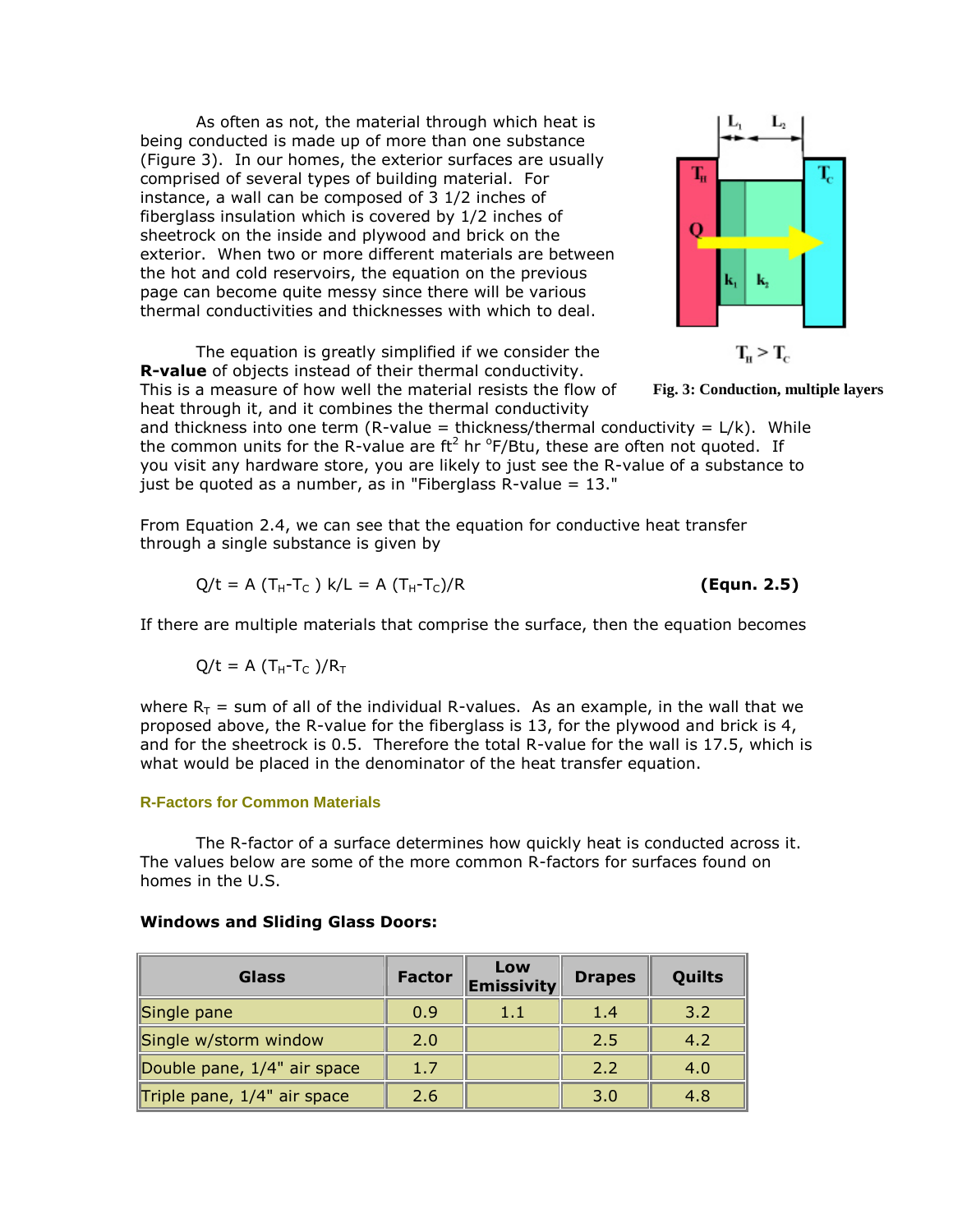# **Other Household Materials**

| <b>Doors</b>                                                             | <b>Factor</b>  |
|--------------------------------------------------------------------------|----------------|
| 1 1/2" wood no storm door                                                | 2.7            |
| 1 1/2" wood with 1" storm door                                           | 4.3            |
| 1 2/3" solid core wood door                                              | 3.1            |
| 1 3/4" steel insulated door                                              | 16             |
| <b>Roof/Ceiling</b>                                                      |                |
| No insulation                                                            | 3.3            |
| 3 1/2" fiberglass                                                        | 13             |
| 6" fiberglass                                                            | 20             |
| 6" cellulose                                                             | 23             |
| 12" fiberglass                                                           | 43             |
| 12" cellulose                                                            | 46             |
| <b>Walls</b>                                                             |                |
| Brick with 4" uninsulated stud wall                                      | $\overline{4}$ |
| Brick with 4" insulated stud wall                                        | 14             |
| Wood frame, uninsulated with 2" x 4" construction                        | 4.6            |
| Wood frame with 3 1/2" fiberglass; studs 16" o.c.                        | 12             |
| Wood frame with 3 1/2" fiberglass and 1" foam                            | 20             |
| <b>Floor</b>                                                             |                |
| Over vented basement/crawl space, uninsulated floor                      | 4.3            |
| Over vented basement/crawl space, 6" fiberglass insulation               | 25             |
| Over sealed, basement/crawl space, uninsulated floor                     | 8              |
| Over sealed, basement/crawl space, 3 1/2 fiberglass on<br>basement walls | 20             |
| Concrete slab, no insulation                                             | 11             |
| Concrete slab, 1" foam perimeter insulation                              | 46             |

## **Convection**

Another method by which heat can be transferred is via convection. This occurs when hot and cold materials mix. This mixing can occur naturally, as when hot air rises into cold air. It can also happen via forced methods, such as a fan blowing hot air around in a convection oven. Convection only occurs naturally in fluids like gases and liquids. It is possible for convection to happen in a forced manner in a granular solid, but it is not common.

Convection can be an extremely important type of heat flow. It is what allows the entire pot of water to come to boil rather than just the bottom. It is what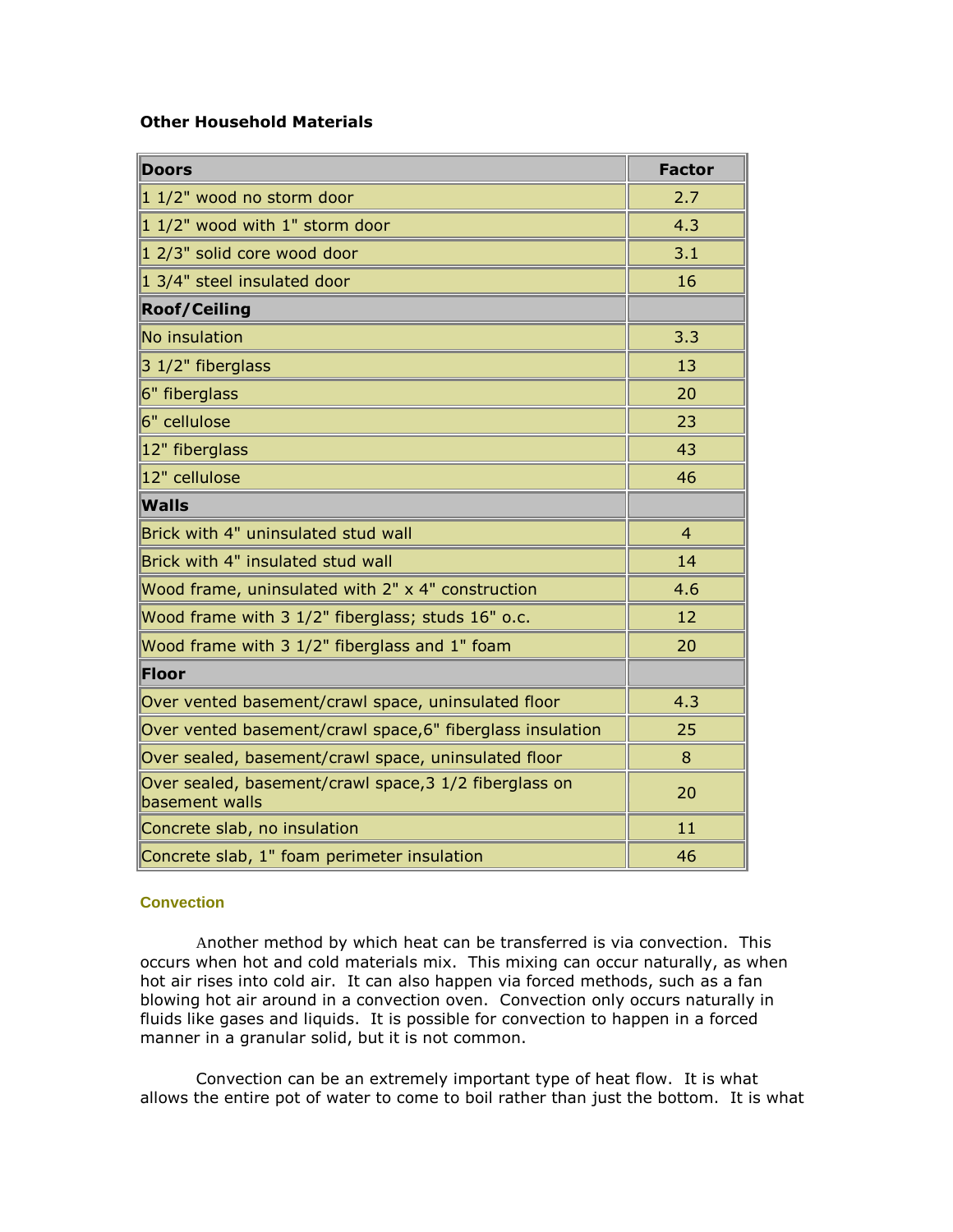makes you feel colder on a windy day. In our homes, it can cause our energy bills to go through the roof. Air flowing into or out of our homes is convection. When we open the doors to our homes, hot and cold air are allowed to mix, and heat is convected. Even when doors or windows are not open, there is convection occurring through any cracks or breaks in our windows, walls, doors, ceilings, and floors. We often notice this convection occurring on very cold, windy days. You will find a blast of cold air hitting you when you walk by electrical outlets or windows on such days, a sign that your house is not airtight.

Of course, as air from the outside is coming into your home, the air inside of your home is going outside. Over time, the total volume of air in your home will be completely replaced with air from the outside. While this is good from the standpoint that stale, possibly toxic air is leaving your home, it is bad from an energy standpoint since your heating/cooling system will have to come on to bring this air temperature back to the prescribed setting. In a new, well-built home, the number of openings in your home allows this air exchange to occur over a period of about 2 hours. In older homes that have developed more cracks, this amount of time can be much shorter. For instance, in very old, poorly maintained homes, it might take as little as 15 minutes for all of the air in your home to be replaced by air from the outside. The number of **air exchanges per hour**, therefore, is a measure how much energy you will need to use in order to counter the effects of heat transfer via convection.

The proper way to measure the number of air exchanges per hour in your home is somewhat involved. It requires using air flow meter readings from various locations in your home. Since very few people have the necessary equipment to measure it exactly, we have developed a set of guidelines for estimating this factor. The table below gives you some idea as to the value for your home. You may need to interpolate between the values below to get the correct estimate for your home. For instance, if you have an average, insulated home that has been caulked and weather stripped in the last 4-5 years, you should probably select 1.0 as your value. However, if it has been about 8-10 years since you caulked or weatherstipped, you might want to choose something between 1.0 and 2.0 as the value.

| <b>Type of home</b>                               | Air exchanges<br>per hour |
|---------------------------------------------------|---------------------------|
| Old, uninsulated, weatherstripping not maintained | 4.0                       |
| Old, uninsulated, weatherstripping maintained     | 2.0                       |
| Avg. insulated house, well maintained             | 1.0                       |
| New, well insulated house                         | 0.5                       |
| New, superinsulated (12" walls)                   | 0.2                       |

**Radiation**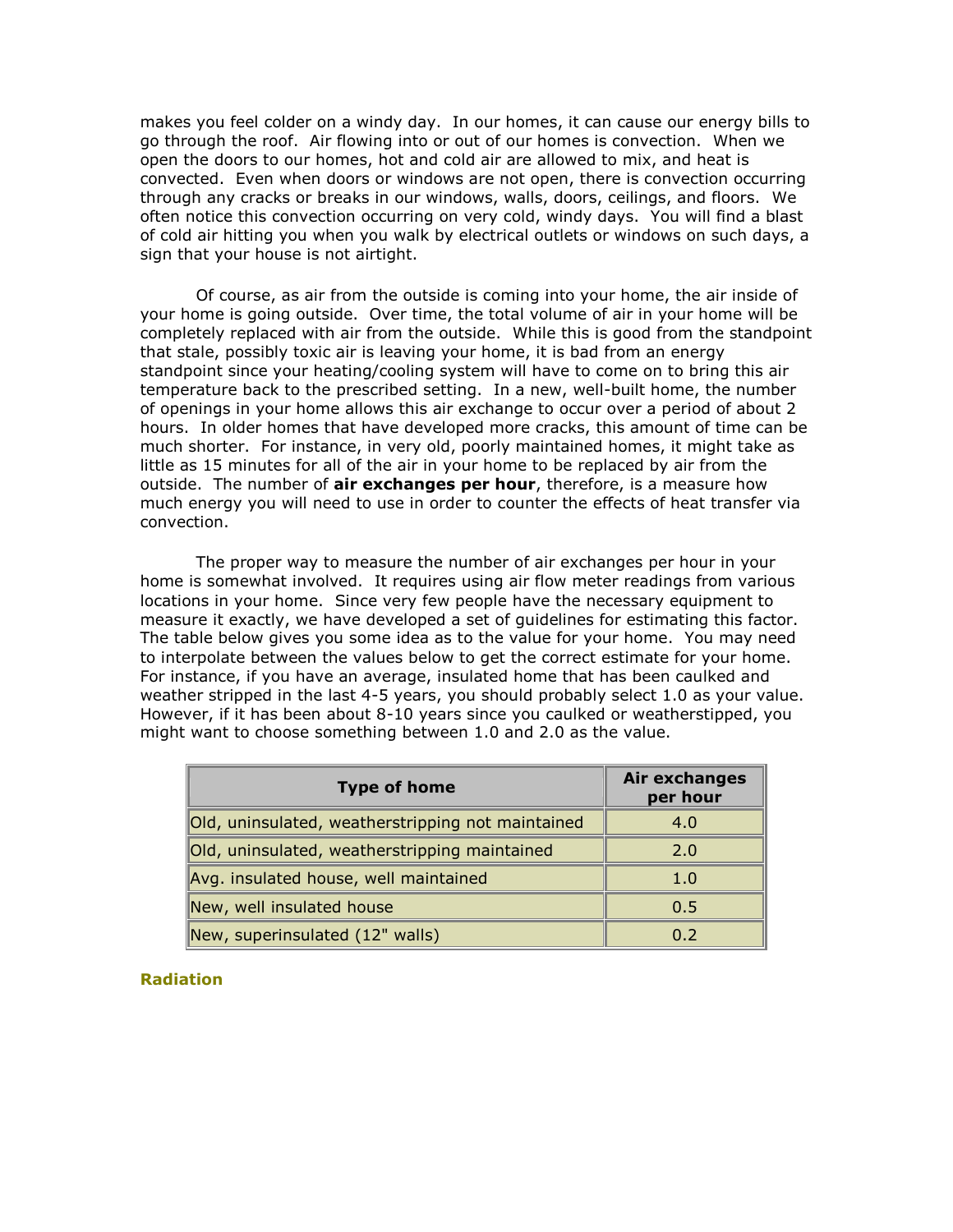

**Fig. 4: Radiation brightness vs. wavelength**

The last form of heat transfer is via electromagnetic radiation. This occurs because of the vibration of electrons and protons in a substance because of the thermal energy that it contains. As long as a substance has a temperature above absolute zero (0 Kelvin or  $-273$  °C), it will radiate energy. At absolute zero, not even the electrons in the atoms are moving.

Given the origin of the radiation, it makes sense that the type and amount of radiation depends upon the temperature of the substance. Figure 4 shows a

plot of the different types of radiation that are emitted by an object at different temperatures. As you can see, the position of the wavelength at which the most radiation is emitted changes as the temperature of the object changes. In particular, the peak wavelength decreases in value as the temperature increases. This relationship is given by the equation

$$
\lambda_{\text{max}} = .003 \text{ m K/T}
$$

**(Equn. 2.6)** 

where  $\lambda_{\text{max}}$  is the wavelength at maximum brightness, .003 m K is a constant, and T is the temperature in Kelvin. For an object like our Sun that is at about 6,000 K,  $\lambda_{\text{max}}$  occurs at 5 x 10<sup>-7</sup> m, which is near the middle of the visible part of the spectrum. For objects that are as hot as the human body (about 300 K), it occurs at about 1  $\times$  10<sup>-5</sup> m, which is in the infrared. Thus, to see humans when there is no external light, one needs to use infrared goggles or infrared film.

Figure 4 also shows that the shape and the height of the curves change as the temperature changes. In particular, the height increases as the temperature increases. The total amount of heat that is emitted is just the sum of all of the energy that is below the curve. Thus, as the temperature increases, the amount of heat emitted increases. The exact form of this increase is given by the Stefan-Boltzmann law, which states that the rate of heat flow away from the object is

$$
Q/t = e \sigma A T^4
$$

**(Equn. 2.7)**

where e is the emissivity of the surface of the object  $(0 < e < 1)$ ,  $\sigma$  is a constant, A is the surface area, and T is the temperature in Kelvin. The first term shows that the amount of heat radiated depends upon what the surface is constructed. The third term means that a larger object will emit more heat.

The last term in the Stefan-Boltzmann equation shows a heavy dependence of the heat on the temperature. Since this term is to the fourth power, it means that small variations in the temperature can greatly change the amount of heat radiated. As an example, if the temperature were to double, the amount of heat would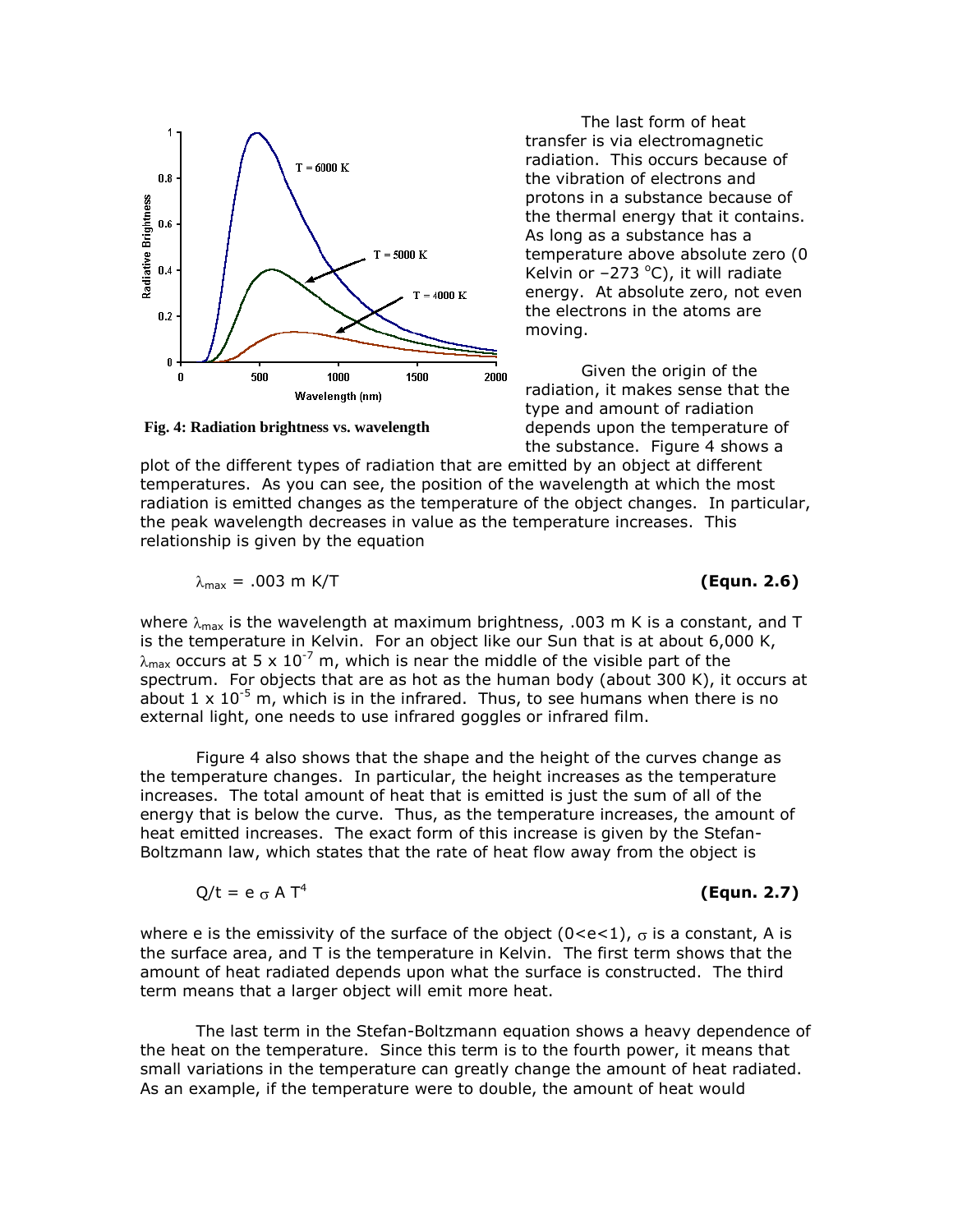increase by a factor of 16. A change in the temperature of only 1% results in a change in the heat emitted by 4%.

While the object is emitting radiation, its surface will also be absorbing radiation. The amount of radiation that it absorbs depends upon the temperature of the objects around it that are emitting radiation. The net heat rate that is radiated is given by the formula

$$
Q/t = e \circ A (T_{obj}^4 - T_{env}^4)
$$

where  $T_{env}$  is the temperature of objects in the environment around it. If the temperature of objects around it are hotter than it is, then this rate will be negative, which means that the object is absorbing more radiation than it is emitting.

These equations show that the heat rate depends upon what the surface of the object is made and how it appears. Special coating can be applied to objects to change the emissivity of its surface. This factor will also be affected by the color of the object. However, one has to be careful about this. We must remember that the object is emitting in all wavelengths, and not just in the visible. Therefore, the emissivity depends upon the "color" of the object in all wavelengths. However, we can generalize this situation for good and poor emissivities. Objects with a low emissivity generally appear white in color, while high emissivity objects are normally black. An object with an emissivity of 1 is called a "blackbody radiator".

#### **Heat Pumps Versus Heat Engines**

Understanding heat flow is also important to the operation of two devices that make our current way of life possible: the heat engine and the heat pump. A heat engine is a device that is able to extract useful work out of heat that is flowing from a hot reservoir to a cold reservoir. There are numerous examples of these devices, everything from the engine in your car to the steamoperated turbines at a power plant. A heat pump reverses this process, taking useful work to move heat from a cold reservoir to a hot one, going against the natural flow from hot to cold. The air conditioner that gives you relief in the middle of the summer is a prime example, as is the refrigerator that you use to store your food.





The methods by which both of these devices operate depend upon what the two reservoirs are and the expense of performing the operation. For example, gasoline is a fluid, which means that it can be easily transported and piped to many different locations without too much oversight. It is also highly flammable when mixed with oxygen. Because of this, it can operate in an internal combustion engine very easily, as opposed to a solid fuel source like coal. By spraying it into a piston chamber, mixing it with air, and igniting it, you can create a very hot reservoir. The heat from this reservoir causes the gas in the chamber to expand as its temperature increases, which applies pressure to the piston head. This force pushes the piston back, thus performing work (force times distance). To allow the piston to come back to its initial starting position so that further work can be done, the gas in the chamber needs to be cooled. This is done by allowing the heat to escape to the cold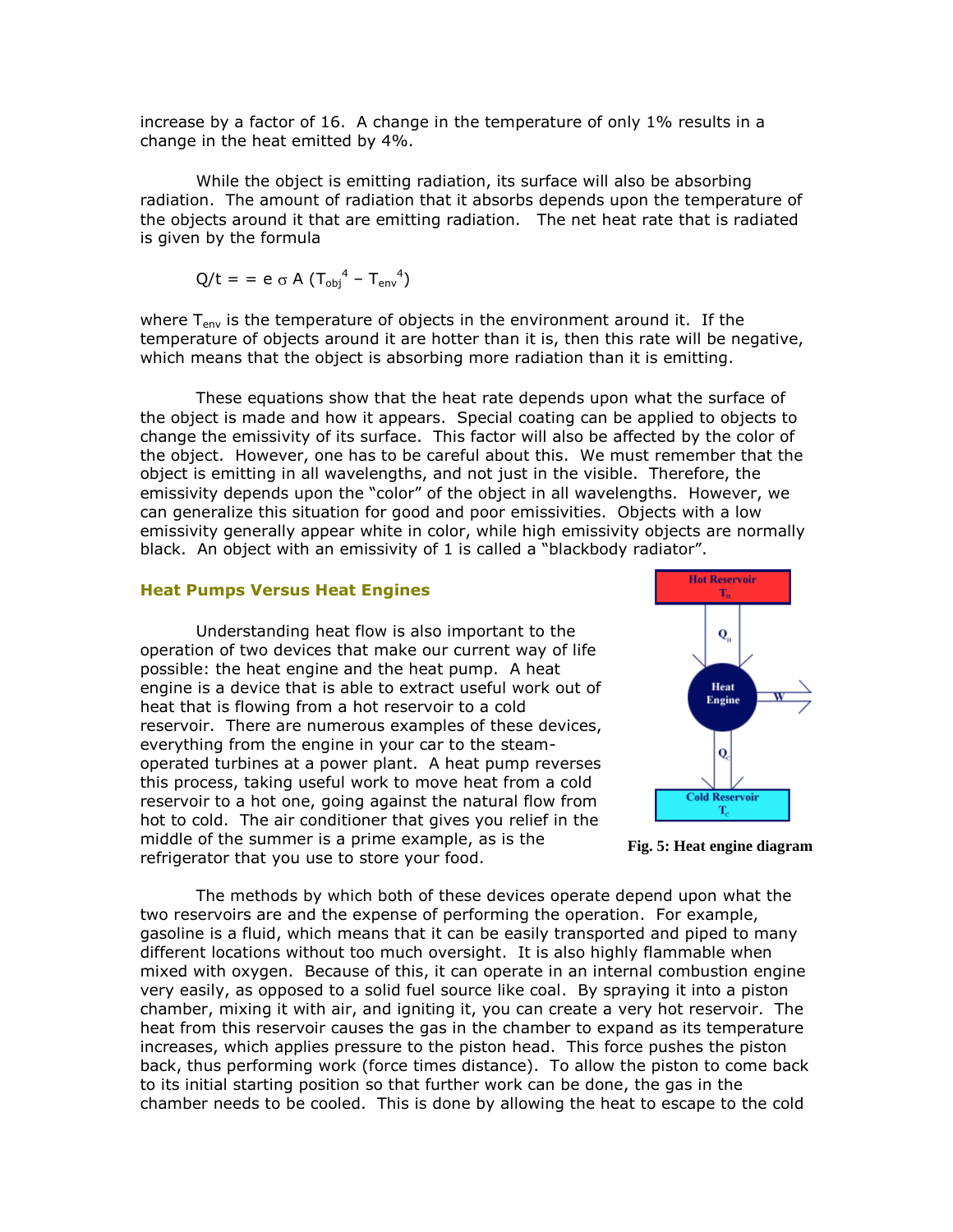reservoir through a valve, which lets the heat go out the tailpipe into the cold reservoir (the atmosphere).

One important aspect of this process is that heat must be allowed to flow to the cold reservoir. This heat is energy from which no useful work can be extracted. Therefore, we call this waste heat. How much heat is wasted is a very important value to know for a heat engine, as it is a measure of how good or poor the engine is at transferring energy. Because of this, we have developed the concept of the **efficiency** of an engine, which is a measure of the useful work out as a ratio of the energy that is input. If we use the designation of  $Q_H$  for the heat from the hot reservoir,  $Q_c$  for the waste heat going to the cold reservoir, and W as the useful work out, we get that the efficiency is given by

$$
Efficiency = W/QH \qquad (Equn. 2.8)
$$

The First Law tells us that there is a relationship between these three factors. Since energy cannot increase or decline in the engine over time (lest it blow up or freeze solid), we know that

$$
Q_H = W + Q_C
$$

If we use this in equation 2.8, we get an alternative expression for the efficiency of

$$
Efficiency = (Q_H - Q_C)/Q_H = 1 - (Q_C/Q_H)
$$
 (Equn. 2.9)

Most heat engines in operation today are fairly inefficient. An automobile engine is about 25% efficient, while the steam turbine of a coal power plant is about 35%. There are some natural gas-powered power plants in operation today that use the heat from the exhaust of a turbine engine (connected to a generator) to power a steam turbine (also connected to a generator). The efficiency of these heat engines is as high as 60%.

The operation of a heat pump also depends upon the reservoir and the expense of performing a particular operation. The vast majority of heat pumps in operation today look very similar: two heat exchanger coils, a pump, some valves, and fluid that is able to change from gas to liquid and back over the range of pressures over which the pump operates. Here is a quick synopsis of how one works. The pump pressurizes the gas and sends it to the heat exchanger in the hot reservoir (condenser). By pressurizing the gas (doing work on it), it becomes hotter than its surroundings (you can do the same thing with a bicycle pump and air) in the hot reservoir. Naturally, heat will flow from the gas to the hot reservoir, and cool the gas to the temperature of the reservoir. The gas is then allowed to leave the condenser through a series of valves that allows it to expand rapidly. This causes the gas to cool (the gas does





work on its surroundings, losing energy in the process; feel an aerosol can after spraying it for some time to get firsthand experience with this) immensely and condense to a temperature lower than the cold reservoir once it gets there. The colder liquid in the heat exchanger (vaporizer) then absorbs heat from the cold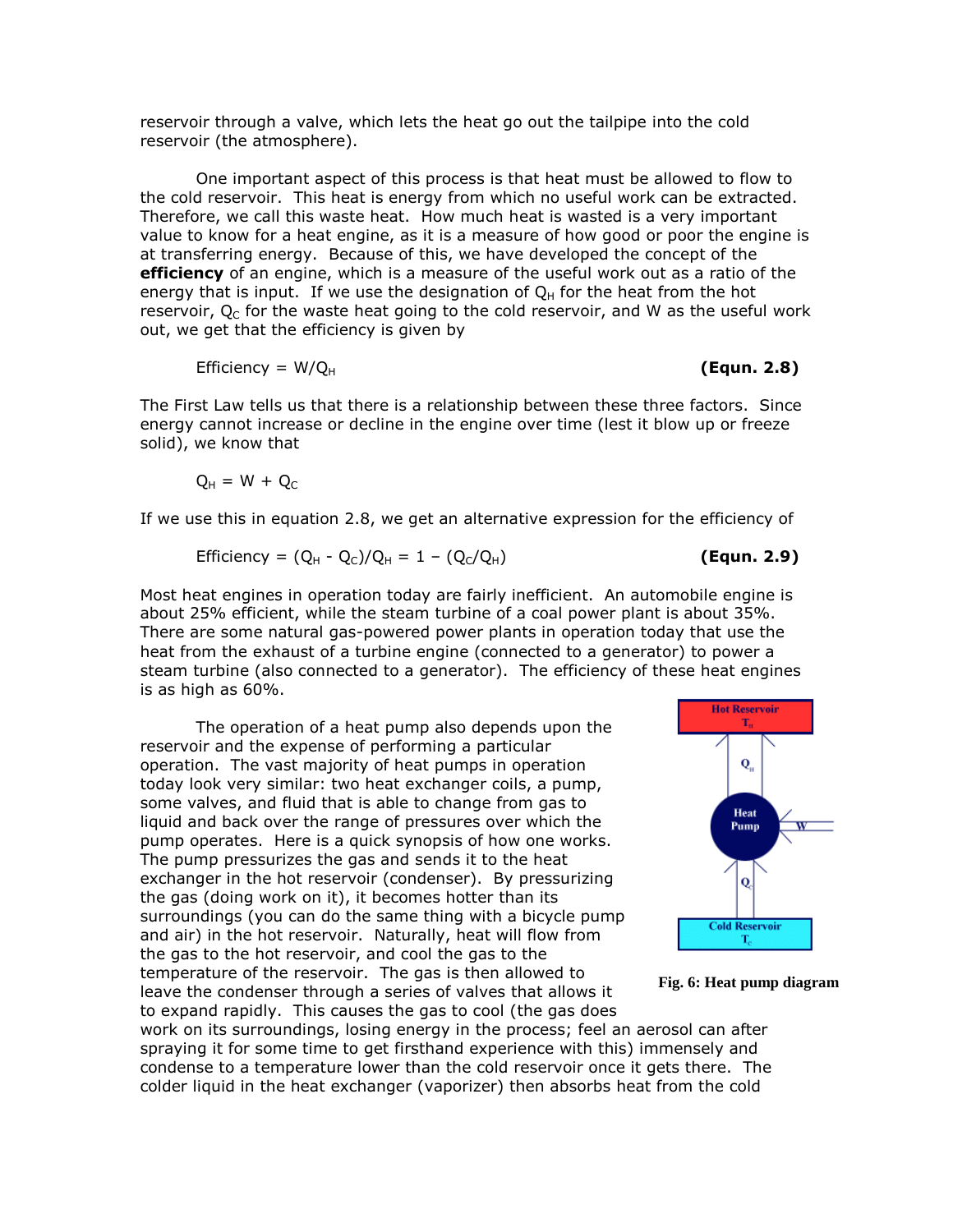reservoir, causing it to vaporize back into a gas, which goes to the pump and starts the cycle again.

While it is tempting to calculate the efficiency for this device using our previous model, it would be erroneous to do so. There are two energy inputs into the heat pump, and only one output. Instead of the efficiency, we calculate a coefficient of performance, which measures how much energy we want moved versus the amount of energy for which we pay. If we are operating the heat pump as a refrigerator, then we want to know how much heat gets removed from the cold reservoir for each unit of energy that is paid for doing the moving. In other words,

$$
COP_{refrigerator} = Q_C/W
$$
 (Equn. 2.10)

If we are operating the heat pump as a heater, then we want to know how much heat goes to the hot reservoir for every unit of energy we pay for,

COP heater = 
$$
Q_H/W = (W + Q_c)/W = 1 + (Q_c/W)
$$
 (Equn. 2.11)

Refrigerators usually have a COP of about 5-6, while air conditioners run in the 2-3 range under normal conditions (20-30  $\textdegree$ F temperature difference between inside and outside). Equation 2.11 shows that the COP of a heat pump heater is always greater than 1. How much greater, though, depends greatly upon the temperature difference between inside and outside. A difference of 20-30  $\textdegree$ F results in COP's of about 2-3, while temperature differences much greater than this can move the COP down closer to two. This why most heat pump heaters that people have installed in their homes have a back up electrical resistance heater that kicks in when the temperature is too great for efficient operation.

#### **Second Law of Thermodynamics**

The First Law of Thermodynamics tells us that the energy involved in any transfer must be conserved. This would seem to mean that we should never run out of energy and should pay no heed to anybody talking about energy being lost. The problem is that this is not the only law that governs energy transfers. While the total amount of energy does not change, the Second Law of Thermodynamics puts limits on the amount of **usable energy** that can be transferred. Before we proceed to this, let us first look at what the Second Law states.

There are many equivalent statements of the Second Law of Thermodynamics. Most often, people write about the consequences of the Second Law (Ex. "Heat will flow spontaneously from hot to cold", "The useful energy output will be less than input", "A heat engine and a heat pump both require a hot and a cold reservoir"). An increasingly more uncommon way to write it is in mathematical terms. For example, old textbooks usually write it something like

#### **In a closed system, the total entropy either increases or stays the same**

The reason why most authors today are loathe to write this is that it is not particularly useful in this form and it requires a lot of explanation. First, one has to define the term "entropy", which is a fairly non-standard word. Entropy is actually the logarithm of the number of states accessible to a system and is defined by the equation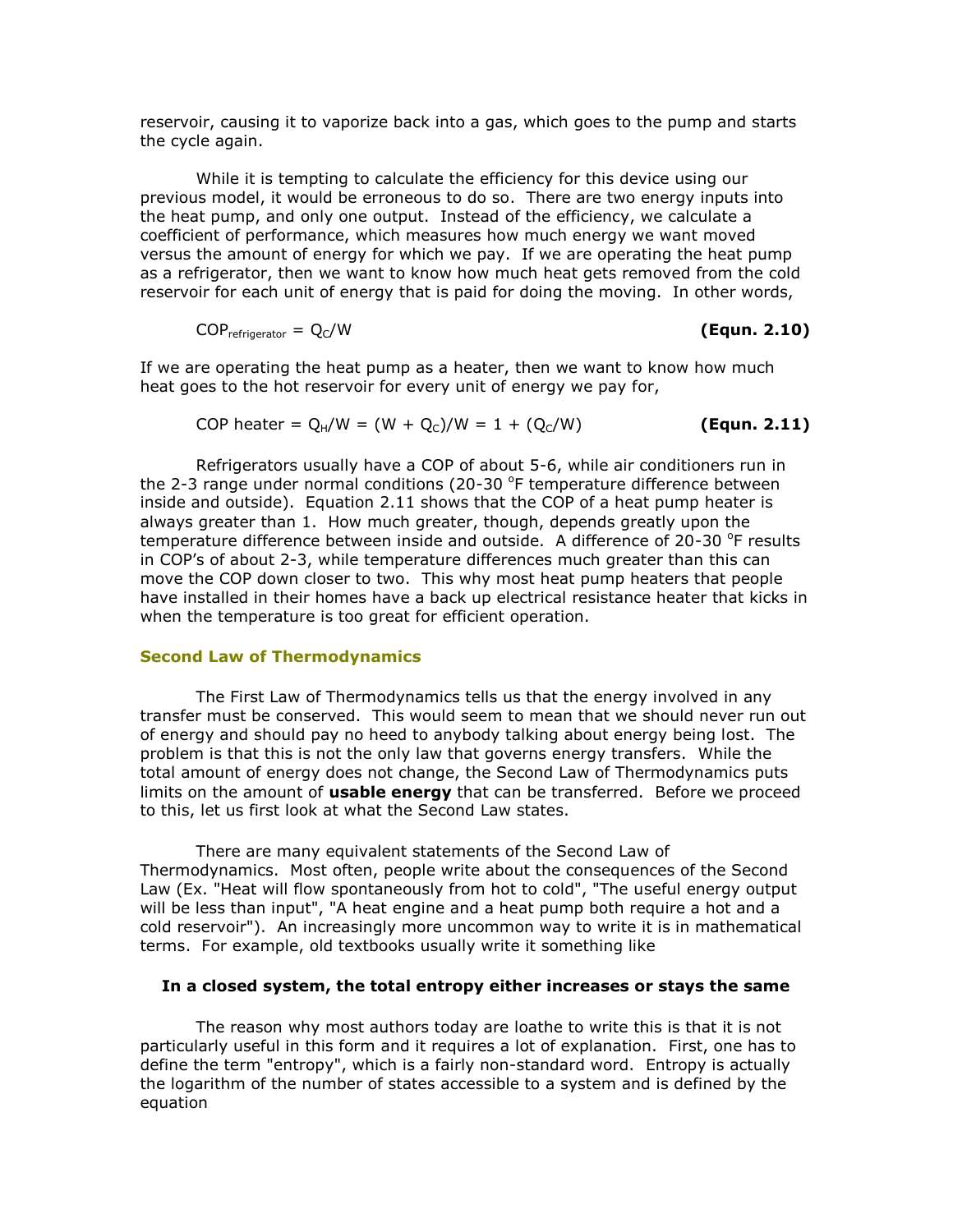#### $1/T = (dS/dU)_N$

where T is the temperature, S is the entropy, U is the total energy of the system and  $(dS/dU)$ <sub>N</sub> is the partial derivative of the entropy with respect to energy while holding particle number fixed. If your brain has not exploded by reading this definition, and you are still reading, then you realize why most scientist just say "Entropy is a measure of the chaos of a system", which, in a way, it is (a chaotic system usually has more states accessible to it than a non-chaotic one).

Even if you are able to get past the entropy difficulty, you then have to explain what a closed system is (there are no real closed systems in the universe, just ones that are close) and why entropy would only increase or stay the same in such a system. After you have spent a great deal of time doing this, you realize that you might have just as well written one of the consequences of the Second Law (which are understandable by most people) and have called it a day. Which is exactly what we are going to do.

#### **The Second Law and Efficiency**

The Second Law does imply the consequences stated above. The one that is of most use to us right now is that the total amount of usable energy that comes out of any process will be less than the total amount of energy that went into the process. The difference between the total amount of energy input and the usable energy output is expended as waste heat. What this means is that no efficiency will ever be equal to 100%.

Knowing that the efficiency will be less than 100% does not mean that you know just how efficient a device can be. In 1824, a French engineer by the name of Sadi Carnot applied the Second Law to the generalized designs of heat engines to see what would be the most efficient engine he could devise. In doing so, he was able to calculate what the theoretical maximum efficiency for a heat engine would be. If T<sub>H</sub> is the temperature of the hot reservoir and T<sub>C</sub> is the temperature of the cold reservoir, then the maximum efficiency of the heat engine is

Maximum efficiency = 
$$
1 - (T_C/T_H)
$$
 (Equn. 2.12)

where both temperatures are expressed in Kelvin. This equation shows that the maximum efficiency can be increased by increasing the difference between the temperatures of the reservoirs. As an example, if  $T_H = 400$  K and  $T_C = 300$  K, then the maximum efficiency is  $1 - (300 \text{ K}/400 \text{ K}) = 1 - .75 = .25$ , or 25%. If, however,  $T_{H}$  = 600 K and T<sub>C</sub> = 300 K, then the maximum efficiency is 1 - (300 K/600 K) = 1 - $.5 = .5$ , or 50%.

A well-designed heat engine usually gets about half of its maximum efficiency. This is why this equation is so important. It is also why many proposed alternative energy sources never see the light of day. For instance, there is a temperature difference in equatorial oceans between water at the surface and water that is several hundred feet below the surface. Surface waters will usually be about 27 °C (300 K), while deeper waters will be about 7 °C (280 K). One could operate a heat engine between these two reservoirs, and not have to pay a dime for input energy. However, the maximum efficiency of such a device would be about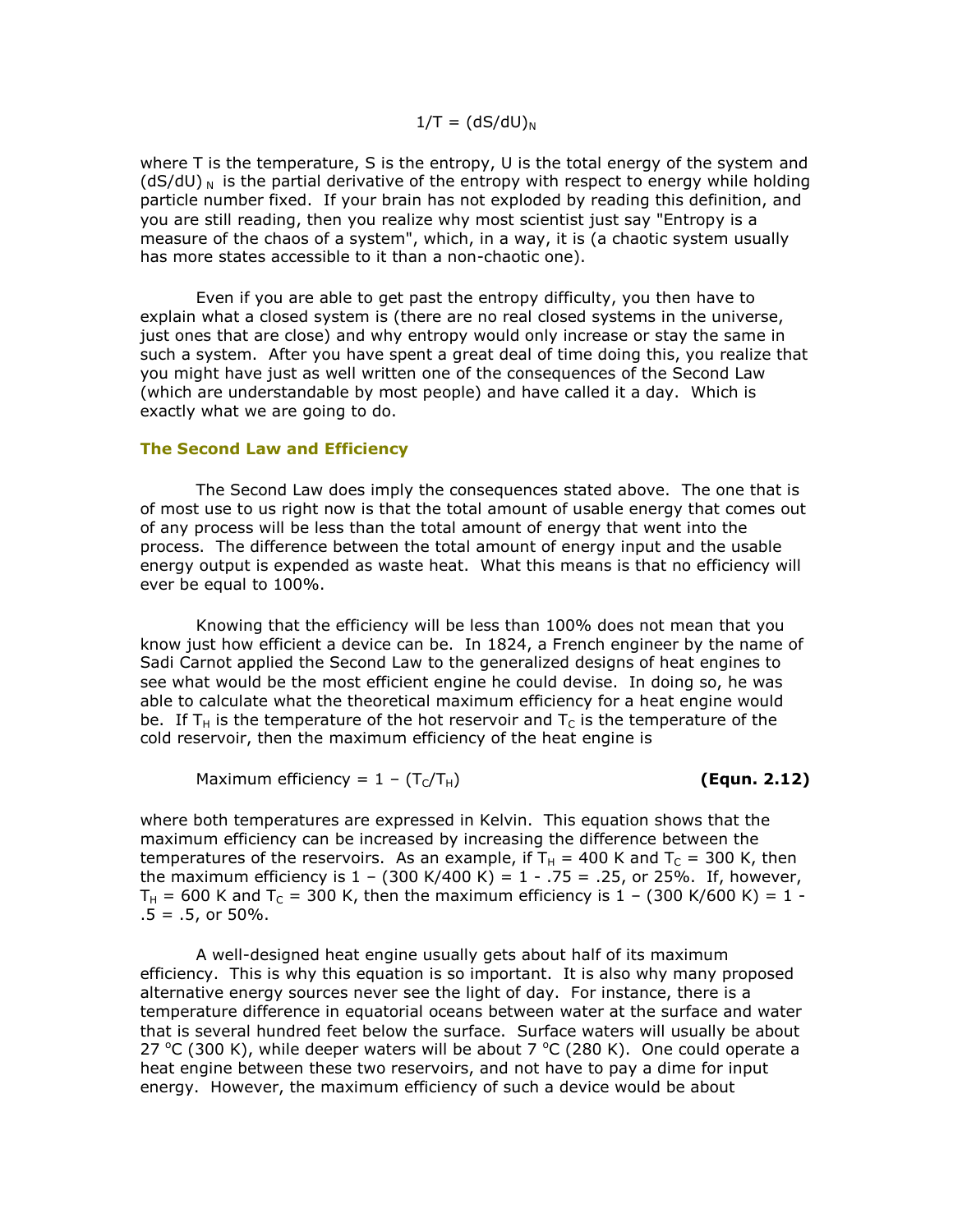$1 - (280 \text{ K}/300 \text{ K}) = 1 - .93 = .07 = 7\%$ 

Even though the energy is free, the costs of construction, power transfer to land, and maintenance will make the cost of energy from such a system much more than what one can get by buying coal and burning it.

The Second Law implication that all energy transfers be less than 100% efficient applies to non heat pump devices, as well. All appliances and energy transfer devices, from motors to generators to natural gas heaters, all will fall short of 100%. For example, a fluorescent light bulb converts about 20% of the electrical energy that runs through it into visible light energy. While this may not sound like a very efficient transfer, it is much better than the 5% efficiency of an incandescent light bulb, which most people use.

When discussing the efficiency of a process, we have to make sure and not forget all of the transfers that might need to take place in order to get to the one under investigation. A great example of this occurs when comparing the efficiencies of electric and internal combustion engine powered cars. The efficiency of the electric motor in a car is about 90%, while the efficiency of the internal combustion engine is only about 25%. However, these efficiencies are not the only things that need to be considered when comparing the two devices. How is the electricity that charges the car created? Where does the gasoline come from that powers the internal combustion engine? What types of transmission systems does each car have? There are many steps and energy transfers that take place in getting each type of car to move, and each one of these has its own individual efficiency. For instance, the average electric plant is only about 30-35% efficient in generating electricity (some newer natural gas plants are closer to 50-60%). This fact greatly reduces the overall efficiency of an electric car. When we consider the total efficiency, from getting the energy from its natural source to the car moving down the highway, we find that the electric car is only about 20% efficient, while the internal combustion engine automobile is about half that at 10%.

#### **Appliances**

The efficiency of all of the appliances in our homes affects how much money we spend and energy we use. While heating/cooling does consume the largest single amount of the energy budget of the average household, it does not consume the majority. Other appliances in the home consume over 50% of all of the energy. Almost every American home has some type of stove or range, while about 75% of them have a washer and dryer, 50% have a dishwasher, and 33% have a separate freezer from their refrigerator. All of these appliances, plus the heating/cooling systems, amounted to over 100 million Btu's of energy being consumed in the homes of America in the last year. Considering the inefficiencies of transporting energy to homes, the total amount of energy that had to be consumed in order to power our houses was over 170 million Btu's.



**Fig. 7: Efficiency sticker**

The amount of money consumed by an appliance depends on the type of fuel used by the appliance, the power of the appliance, and the length of time that the appliance is allowed to run. For instance, the average electric oven uses an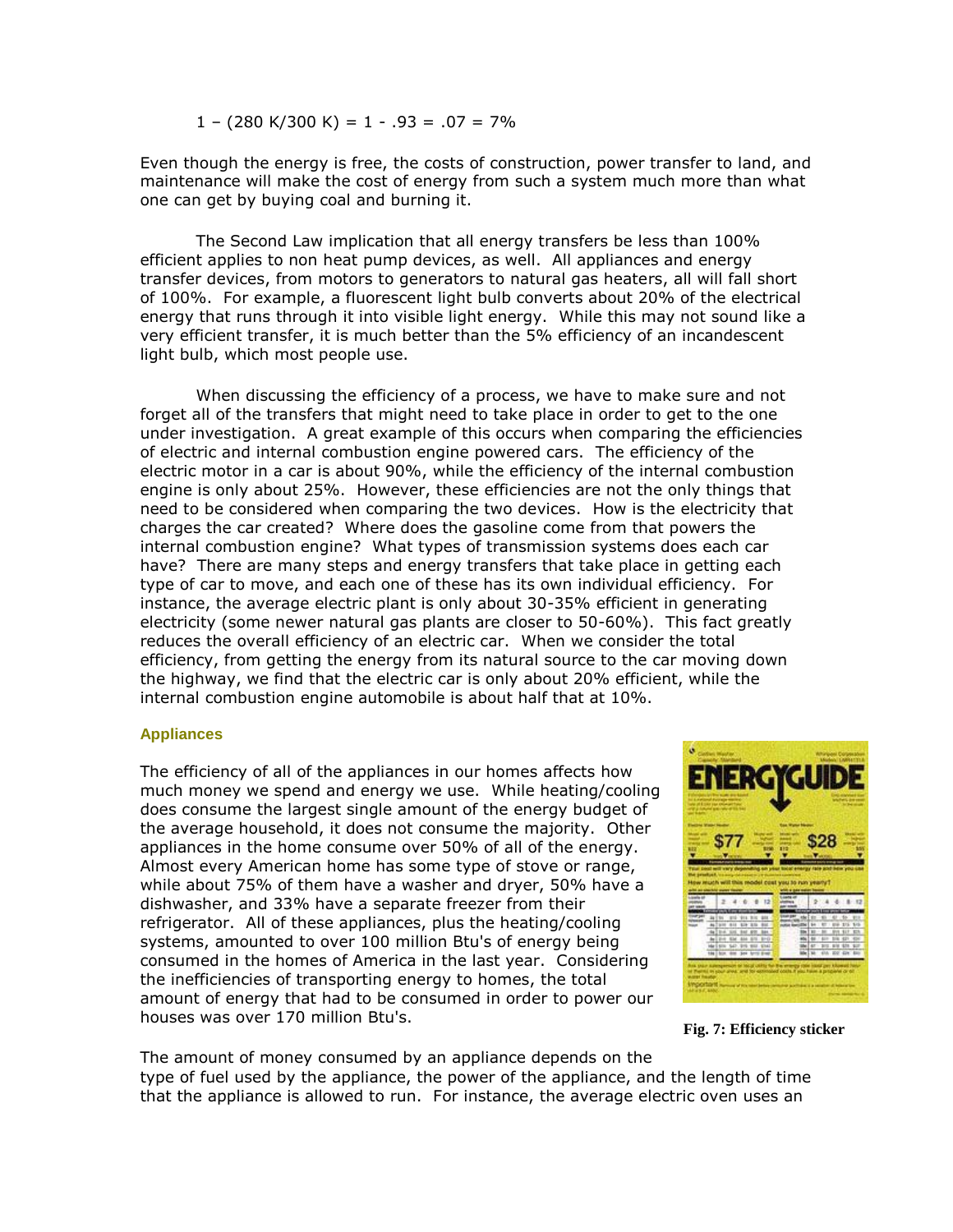average of about 2,000 watts of power to heat itself to a temperature of 350  $\degree$ F. If it is run for 1 hour, then it will use an amount of energy equal to

## **Energy = Power x Time = 2,000 watts x 1 hour = 2,000 watt-hour = 2 kilowatt-hour**

At the current rate of about \$.08 per kWhr, this corresponds to a cost of about 16 cents. The average natural gas stove uses about 11,000 Btu/hr to maintain the same temperature. If you ran it for the same amount of time as the electric stove, it would consume an amount of energy equal to

# **Energy = Power x Time = 11,000 Btu/hr x 1 hour = 11,000 Btu**

The current cost of natural gas is about \$.70 per therm. One therm is equivalent to 100,000 Btu. Thus, the natural gas costs about \$.000007 per Btu. This means that the cost of running the natural gas stove for 1 hour is about 7 cents.

## **Further Reading:**

" Residential Energy Consumption Survey", Dept. of Energy,http://www.eia.doe.gov/emeu/recs/contents.html.

## **Objectives**

- 1. State and discuss the implications of the first and second laws of thermodynamics.
- 2. Differentiate between heat and temperature.
- 3. Differentiate between the Fahrenheit, Celsius, and Kelvin scales. Describe scenarios under which each would be useful.
- 4. Describe the three methods of heat transfer and be able to calculate flow rates for each one.
- 5. Differentiate between a heat pump and a heat engine.
- 6. Define efficiency and coefficient of performance and be able to calculate them for different scenarios.
- 7. Define the Carnot efficiency and discuss its significance.
- 8. Discuss energy usage in the United States both in the private sector and in industry.

#### **Problems**

- 1. If 350 J of work are done on a gas and 200 J of heat are added to it, by how much does its internal energy change?
- 2. An ice cube at 0  $^{\circ}$ C is put into a drink that is at 15  $^{\circ}$ C. Which way does heat flow, and what will be the final state of the system?
- 3. A car takes in 20,000 J of gasoline energy and outputs 3,000 J of kinetic energy. What is the efficiency of the car?
- 4. What are 3 things that you could do to your home to improve its energy usage? Are these changes economically feasible?
- 5. If heat is conducting between two reservoirs, what would happen to the rate of transfer if the temperature difference between the two doubled? What would happen to it if the thickness of the barrier between them doubled?